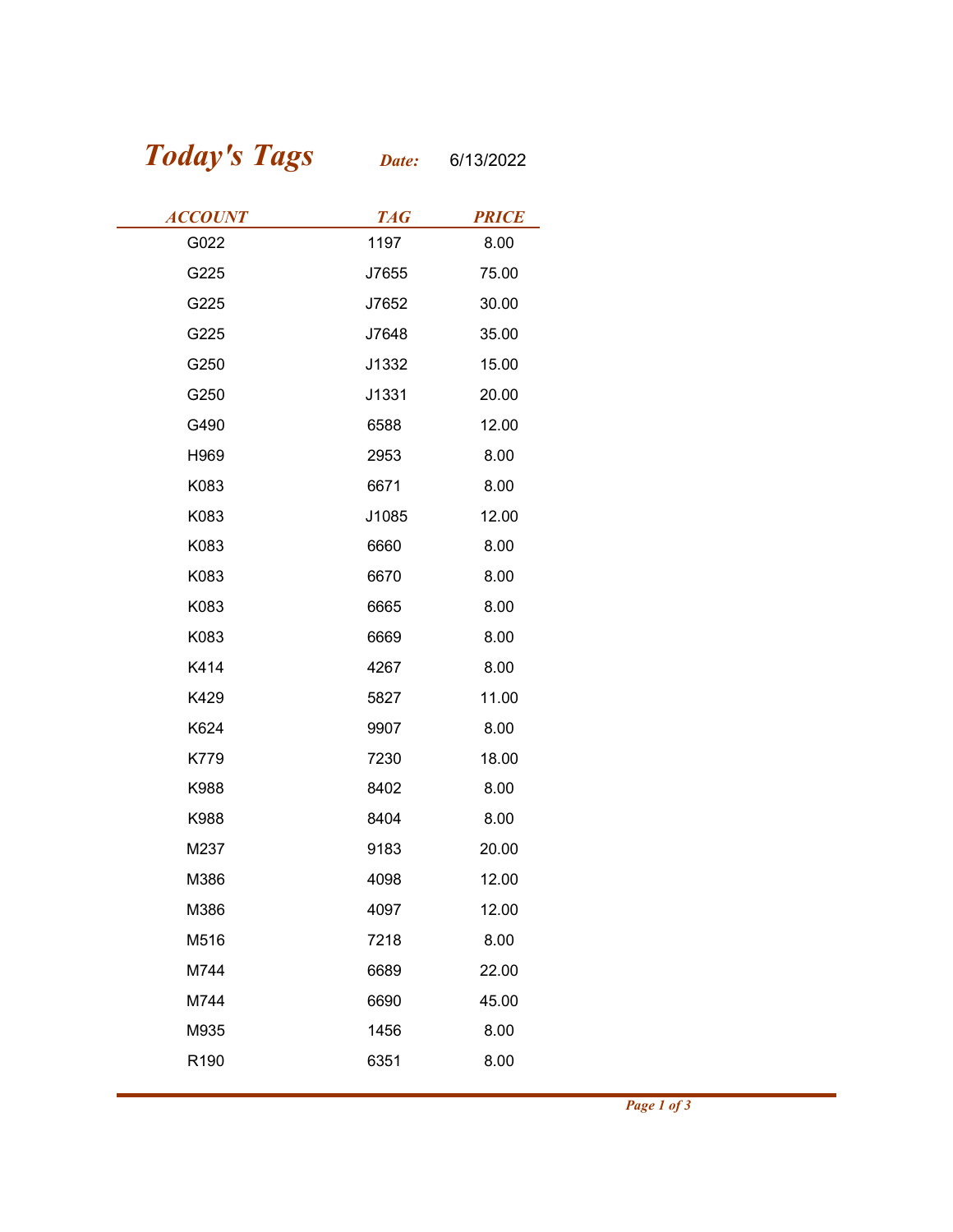| <b>ACCOUNT</b> | <b>TAG</b> | <b>PRICE</b> |
|----------------|------------|--------------|
| R190           | 6345       | 8.00         |
| R315           | 4261       | 20.00        |
| R315           | 7201       | 16.00        |
| R489           | J2082      | 16.00        |
| R535           | J9128      | 10.00        |
| R609           | 9143       | 10.00        |
| R792           | 6268       | 8.00         |
| R792           | 9029       | 14.00        |
| R792           | 6250       | 34.00        |
| R792           | 0912       | 10.00        |
| R792           | 4407       | 12.00        |
| R792           | 9010       | 14.00        |
| T054           | 9353       | 8.00         |
| T214           | 7381       | 8.00         |
| T237           | J4989      | 12.00        |
| T237           | 7724       | 18.00        |
| T268           | 6173       | 30.00        |
| T268           | 6172       | 30.00        |
| T317           | 9149       | 25.00        |
| T460           | 7264       | 25.00        |
| T460           | 3971       | 15.00        |
| T550           | 6114       | 8.00         |
| T550           | 9222       | 15.00        |
| T583           | 6648       | 10.00        |
| T621           | 7310       | 15.00        |
| T628           | 2560       | 10.00        |
| T632           | 4275       | 8.00         |
| T651           | 4058       | 15.00        |
| T661           | 9192       | 18.00        |
| T675           | 6563       | 8.00         |